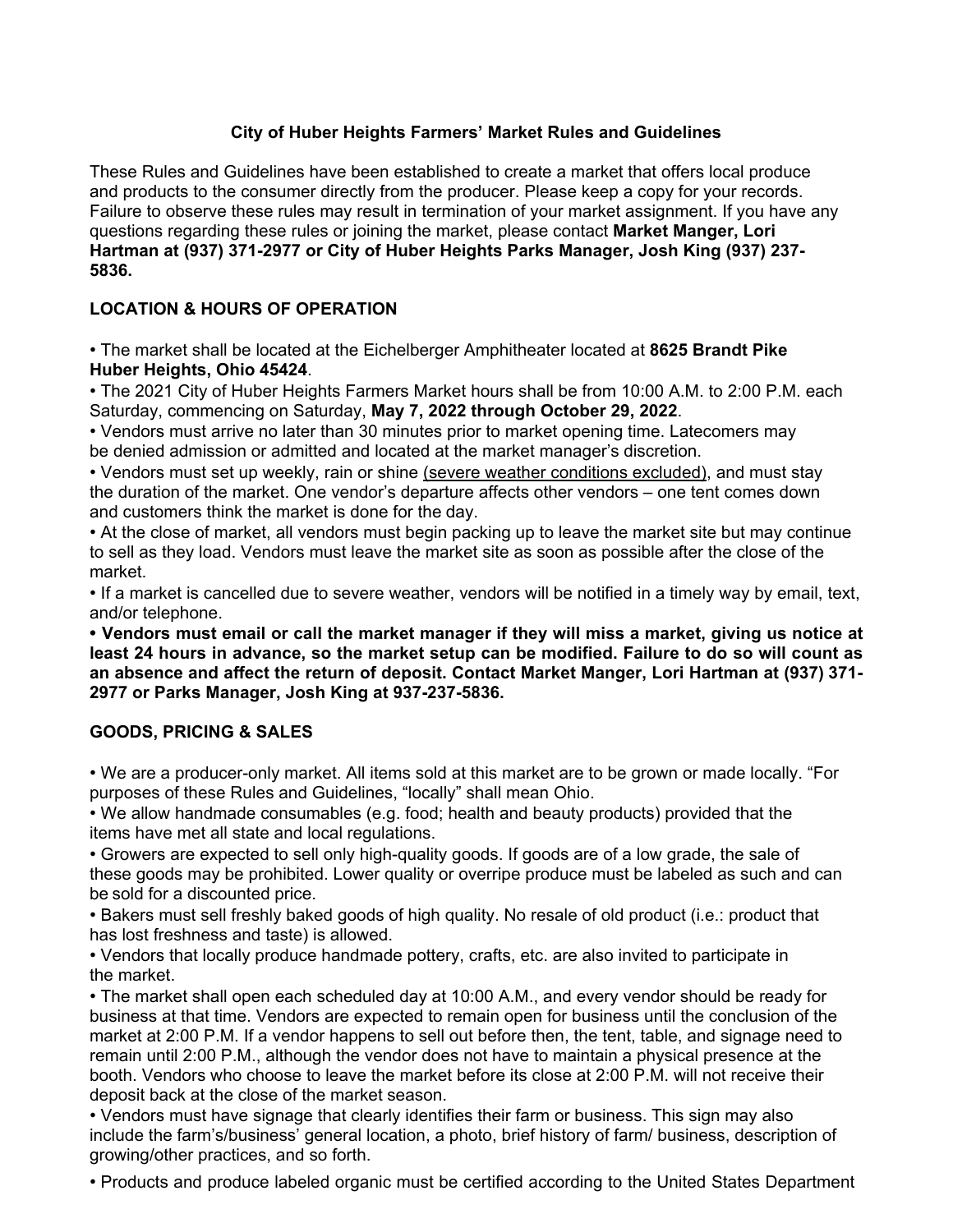of Agriculture.

**•** Vendors are to set their own prices. Prices must be visibly posted. The preferred method is to label each individual item or group of items for sale with a price tag. Alternatively, prices may be listed on a large poster board/sign that is readily visible to customers.

• Vendor(s) MAY be allowed to offer items that they have not grown or produced, if the following requirements are met:

- 1) Item must be produced and /or grown in the State of Ohio
- 2) Each individual product must be approved by the Market Management and/or City Staff, prior to offering it for sale
- 3) Signage for the item(s) MUST state where it was grown/produced

• Vendors selling non-edible products, such as flowers, plants, yarn, soap, or other items that are subject to tax must comply with applicable tax reporting laws.

- Start by visiting http://business.ohio.gov/ and obtain an account on the website mentioned. Then request a "vendor license" (probably "transient vendor license" for most vendors). Call 1-888-405-4089 for help with the vendor license application.

## **BOOTH SPACES**

• Sales tables and stands, one vehicle or truck, and tents must be confined within the defined sales area. A standard booth is 10' X 10', a double booth is 10' X 20', and a triple booth is 10' x 30'. No "open trunk" sales will be permitted. No stakes may be driven into the ground or parking lot surface.

• Vendors are required to provide their own gear. It is recommended that all vendors use a tent, canopy, umbrella, or other type of shade (especially since we are a "rain or shine" market). These items shall be weighted at all times for the protection of customers and vendors.

- *• Limited electric (reservation is required) is available for an additional fee of \$20 per season.*
- **• All produce must be kept off the ground.**
- Vendor displays must neither block the public sidewalk nor impede vehicular traffic.
- **No restrictions on generators, however quiet generators are strongly preferred.**

#### **VENDOR RESPONSIBILITIES & MARKET CONDUCT**

• Each vendor shall pay a \$50 deposit fee to the City of Huber Heights upon signing the Vendor Participation Agreement through the provided online portal on the City of Huber Heights website www.hhoh.org.

**• This deposit shall be returned at the end of the season** *if* **the vendor misses no more than 4 markets as a Full Season Vendor, (cancelations due to severe weather or governmental requirements excepted) arrives on time for setup, and stays until the designated end of the market, and follows all the terms of this agreement. If a vendor withdraws from the market commitment at any time during the season, all payments made will be forfeited.** 

**• Full-season vendors are given priority for acceptance to the market and booth assignment over daily vendors.** 

• **Full-season vendor fees are \$75 plus \$50 deposit fee** (must commit to 19 dates to be considered a full-season vendor)

• **Daily vendor fees are \$20 per day plus \$50 deposit fee** and are due prior to the day of attendance. Dates of attendance need to be submitted in advance and deposit will be refunded if all date commitments are met. Daily vendors are strongly encouraged to sign up for a date each month (4 times).

• **Mobile food truck vendors fees are \$10 per day** selected and are due prior to the day of attendance. Mobile Food Vehicles are regulated by Chapter 729 of the Business Regulations Code. Please contact **City of Huber Heights Parks Manager, Josh King (937) 237-5836** with questions.

• ALL vendors must be paid in full on the first market day if not before the start of the market season. If you are a daily vendor, please prepay according to the number of dates you have signed up to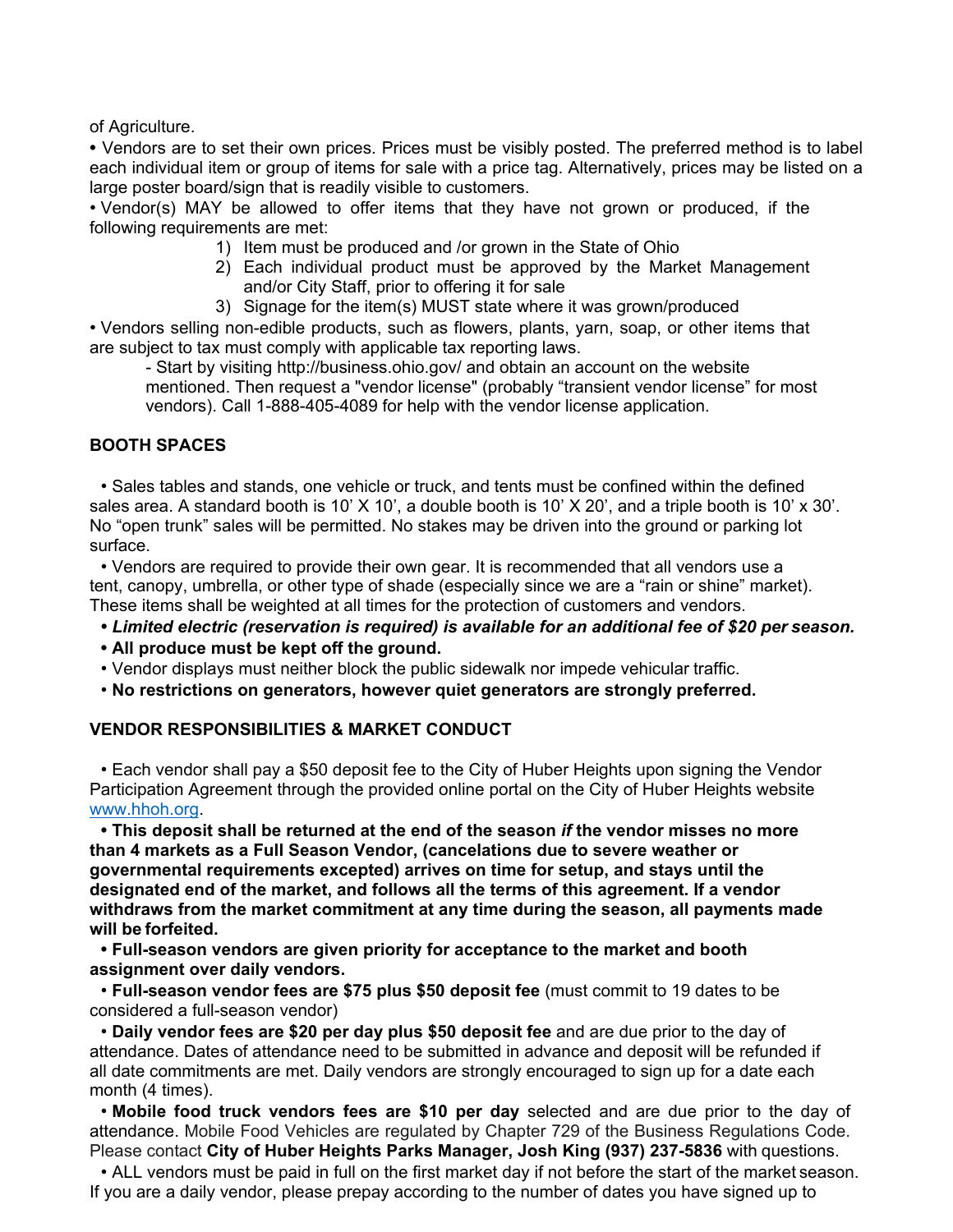attend the market.

• The City of Huber Heights reserves the right to approve/disapprove and/or dismiss vendors upon time of application. Decisions will be based on diversity of products and factors related to overall market success.

• The City of Huber Heights reserves the right to request product samples for the purpose of assessing quality at any time during the market season.

**• Scales used by vendors must be certified by the County Auditor of their county of residence. Scales must be placed so that they are clearly visible and readable to customers at all times.** 

• Vendors shall maintain their area in a neat condition, free of trash and debris, and shall clear their space before leaving the premises. All containers, waste, and trimmings must be removed by vendors before leaving the market site and any trash generated at the market must be taken back to their farm or place of business.

• Vendors are encouraged to assist the City of Huber Heights in promoting the market.

By participating in this market, vendors agree to be a part of the market community and maintain a high standard of conduct. City of Huber Heights market vendors are expected to treat others the way they would want to be treated. No verbal or physical negative or bullying interaction with customers, market management, or fellow market vendors.

## **COMPLIANCE WITH STATE AND LOCAL REGULATIONS**

**All food products must comply with health department regulations and licensing requirements, including those products that must have ingredients listed on the product labeling. For Ohio Department of Agriculture food safety, packaging, and labeling information, visit: http://www.agri.ohio.gov/foodsafety/.** 

- These regulations specify, as examples, that vendors selling perishable goods must obtain a food vendor license. –

**THE CITY OF HUBER HEIGHTS IS NOT RESPONSIBLE FOR MONITORING VENDORS' COMPLIANCE WITH THESE REGULATIONS; HOWEVER, WILL VERIFY THAT LICENSURE AND/OR PERMITSARE CURRENT AT VARIOUS TIMES THROUGHOUT THE SEASON.VENDORS HOLDING THIS TYPE OF LICENSURE OR PERMIT SHALL KEEP PAPER COPIES OF CURRENT LICENSES AT THEIR BOOTH AT ALL TIMES DURING THE MARKET DAY. SAMPLES INCLUDE: EGG PRODUCER LICENSE, MOBILE FOOD SERVICE LICENSE, HOME BAKERY LICENSE, CERTIFIED ORGANIC, CERTIFIED NATURALLY GROWN, ETC. VENDORS SHOULD CONTACT THE DAYTON & MONTGOMERY COUNTY PUBLIC HEALTH DEPARTMENT AT 937-224- 3790 FOR ASSISTANCE WITH THE REGULATIONS.** 

By participation in the Farmers Market, the vendors agree to indemnify, defend and hold the City, its elected and appointed officials, officers, employees, volunteers, board members, agents and contractors harmless from and against any and all claims, actions, administrative proceedings, judgements, damages, punitive damages, penalties, fines and costs that arise directly or indirectly from or in connection with vendors' use of the Premises, breach of the agreement, and/or any violation of governmental or insurance requirements of vendor, provided that such indemnity shall not extend to matters that arise out of the gross negligence or willful acts of the City.

• Vendors must comply with all laws, ordinances, and regulations of the United States, State of Ohio, Montgomery County, and the city of Huber Heights.

#### **EXCLUSIONS**

- Produce purchased wholesale is absolutely prohibited.
- No flea market, garage sale, used, or antique items are permitted for resale.
- No shouting of prices or for solicitation purposes.